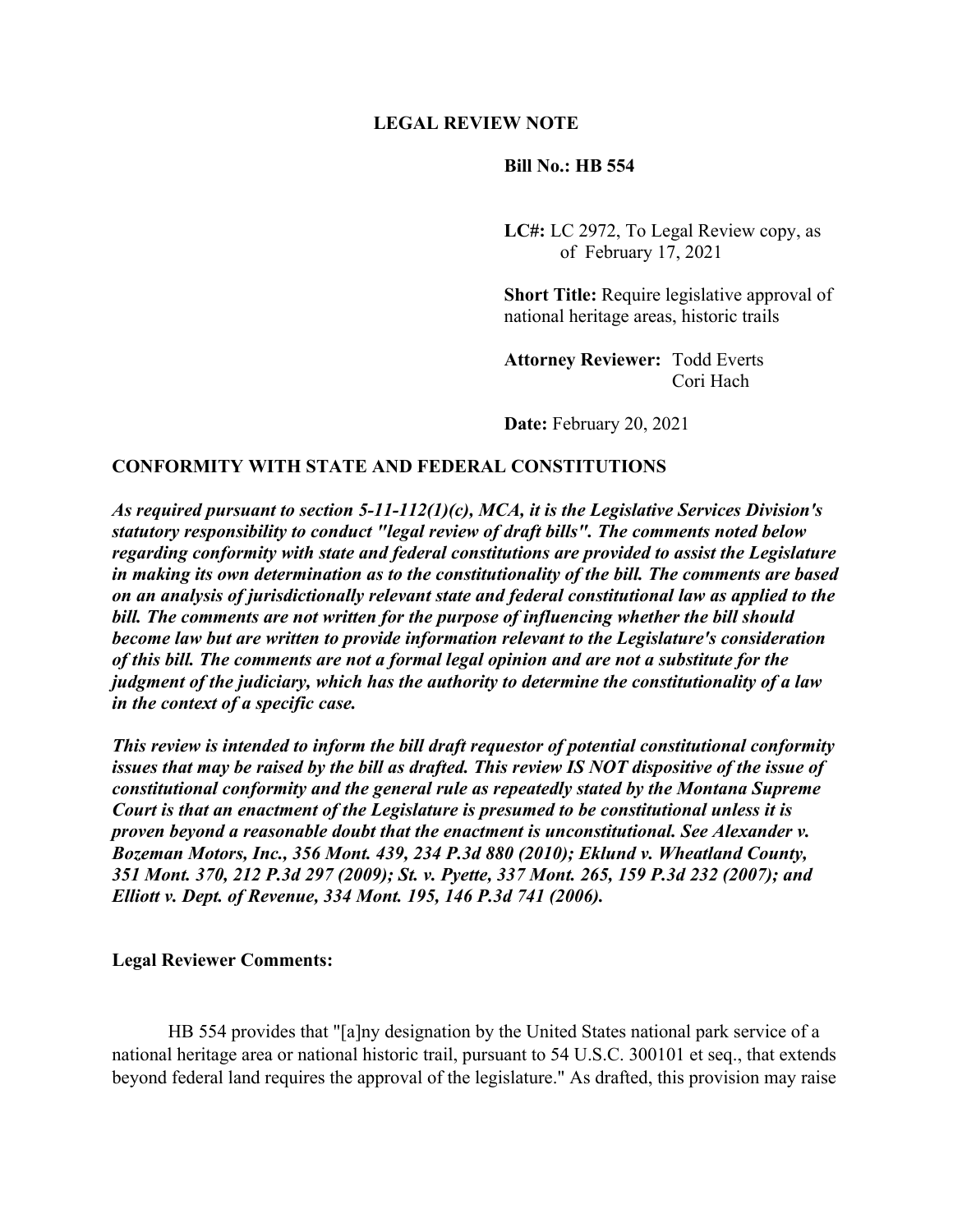potential constitutional conformity issues with respect to the Supremacy Clause and the Property Clause of the United States Constitution.

The Supremacy Clause of the United States Constitution provides as follows:

This Constitution, and the Laws of the United States which shall be made in Pursuance thereof; and all Treaties made, or which shall be made, under the Authority of the United States, shall be the supreme Law of the Land; and the Judges in every State shall be bound thereby, any Thing in the Constitution or Laws of any State to the Contrary notwithstanding. U.S. Const., Art. VI, Cl. 2.

The Supremacy Clause provides that if a conflict between state and federal law exists, federal law controls and state law is preempted. The United States Supreme Court has held that "under the Supremacy Clause, from which our pre-emption doctrine is derived, 'any state law, however clearly within a State's acknowledged power, which interferes with or is contrary to federal law, must yield.'" *Gade v. National Solid Wastes Mgmt. Assoc*., 505 U.S. 88, 108 (1992). In addition, the United States Supreme Court has held that states must "enact, enforce, and interpret state law in such fashion as not to obstruct the operation of federal law . . ." *Printz v. U.S*., 521 U.S. 898, 913 (1997).

 National Heritage Areas and National Historic Trail designations are each accomplished by enabling legislation that does not require state consent to be effective. 54 U.S.C. 300101, 16 U.S.C. 1244. Enabling legislation for National Heritage Areas typically contains extensive protections for state and private property owners,<sup>1</sup> and that a National Historic Trail designation by default applies only on federal land; relevant state, local government, or private interests must apply to have those lands included.<sup>2</sup> The addition of a state approval process for a designation to be effective where no such approval process exists in federal law could possibly be interpreted as

<sup>&</sup>lt;sup>1</sup> See P.L. 116-9, Sec. 6001, "Nothing in this [designation of new National Heritage Areas]—(1) abridges the rights of any property owner (whether public or private), including the right to refrain from participating in any plan, project, program, or activity conducted within a National Heritage Area designated by subsection (a); (2) requires any property owner—(A) to permit public access (including access by Federal, State, or local agencies) to the property of the property owner; or (B) to modify public access or use of property of the property owner under any other Federal, State, or local law; (3) alters any duly adopted land use regulation, approved land use plan, or other regulatory authority of any Federal, State, Tribal, or local agency; (4) conveys any land use or other regulatory authority to the local coordinating entity; (5) authorizes or implies the reservation or appropriation of water or water rights; (6) enlarges or diminishes the treaty rights of any Indian Tribe within the National Heritage Area; (7) diminishes—(A) the authority of the State to manage fish and wildlife, including the regulation of fishing and hunting within a National Heritage Area designated by subsection (a); or (B) the authority of Indian Tribes to regulate members of Indian Tribes with respect to fishing, hunting, and gathering in the exercise of treaty rights; or (8) creates any liability, or affects any liability under any other law, of any private property owner with respect to any person injured on the private property."

<sup>&</sup>lt;sup>2</sup> See 16 U.S.C. 1242, "Only those selected land and water based components of an historic trail which are on federally owned lands and which meet the national historic trail criteria established in this chapter are included as Federal protection components of a national historic trail. The appropriate Secretary may certify other lands as protected segments of an historic trail upon application from State or local governmental agencies or private interests involved if such segments meet the national historic trail criteria established in this chapter and such criteria supplementary thereto as the appropriate Secretary may prescribe, and are administered by such agencies or interests without expense to the United States."